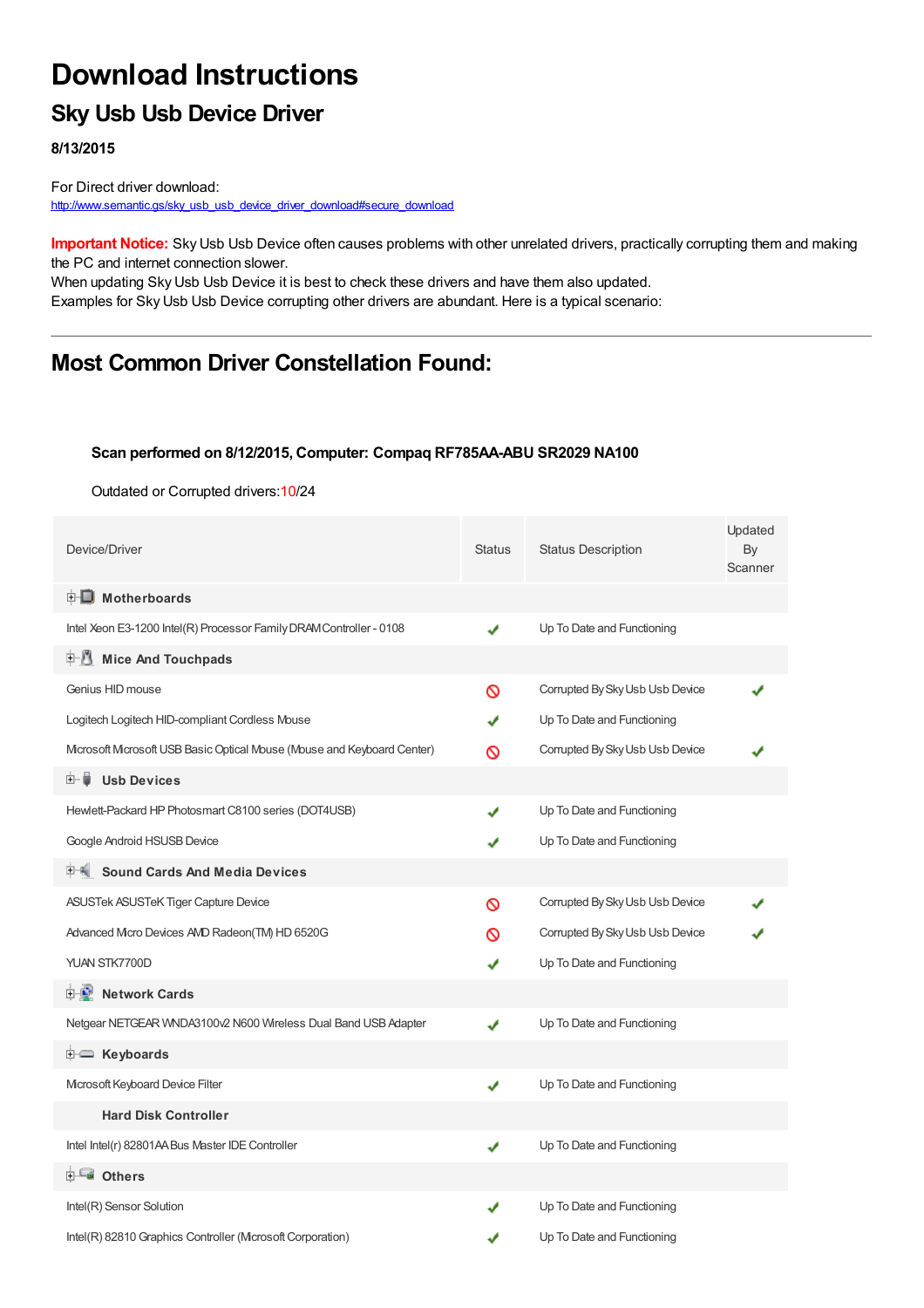| Microsoft Xbox 360 Controller for Windows                       | J | Up To Date and Functioning      |  |
|-----------------------------------------------------------------|---|---------------------------------|--|
| Texas Instruments Dispositivo compatible con HID                |   | Outdated                        |  |
| Mcrosoft HID-compliant apparaat                                 |   | Outdated                        |  |
| AuthenTec TouchChip Fingerprint Coprocessor (WBF advanced mode) |   | Up To Date and Functioning      |  |
| <b>Cameras, Webcams And Scanners</b><br>由业                      |   |                                 |  |
| Brother Brother DCP-115C USB                                    | Ø | Corrupted By Sky Usb Usb Device |  |
| Video Cards                                                     |   |                                 |  |
| NVIDIA NVIDIA GeForce GT 640M                                   | ✔ | Up To Date and Functioning      |  |
| <b>Devices</b> Input Devices                                    |   |                                 |  |
| Microsoft Microsoft Hardware USB Mouse                          |   | Outdated                        |  |
| <b>E-TP</b> Port Devices                                        |   |                                 |  |
| LGLGE Bluetooth TransPort (COM5)                                | Ø | Corrupted By Sky Usb Usb Device |  |
| <b>E</b> Monitors                                               |   |                                 |  |
| Sony Digital Flat Panel (1024x768)                              |   | Outdated                        |  |
| 中国 Mobile Phones And Portable Devices                           |   |                                 |  |
| <b>Acer NOKIA</b>                                               | ✔ | Up To Date and Functioning      |  |

# **Sky Usb Usb Device Driver Models:**

| <b>Driver Model</b>                     | <b>Original</b><br><b>Upload Date</b> | Last<br><b>Modification</b> | <b>Driver File</b>                             | <b>File</b><br><b>Size</b> | <b>Most Compatible</b><br><b>Computer Model</b> | <b>Availabilty To</b><br><b>Scanner</b> |
|-----------------------------------------|---------------------------------------|-----------------------------|------------------------------------------------|----------------------------|-------------------------------------------------|-----------------------------------------|
| <b>Sky Usb Usb Device</b><br>41.1966    | 12/5/2014                             | 8/5/2015                    | sky_usb_usb_device-<br>41.1966.exe             |                            | 183kb Fujitsu ESPRIMO P510,                     | ✔                                       |
| <b>Sky Usb Usb Device</b><br>24004      | 12/4/2014                             | 8/4/2015                    | sky_usb_usb_device-<br>24004.exe               | 54kb                       | Leading Edge LEOQ42SOHO,                        |                                         |
| <b>Sky Usb Usb Device</b><br>C1.122.178 | 9/25/2014                             | 8/8/2015                    | kmorscgnf-c1.122.178.exe 143kb Lenovo 2008WHV, |                            |                                                 | ✔                                       |
| <b>Sky Usb Usb Device</b><br>20484      | 8/12/2014                             | 8/8/2015                    | sky_usb_usb_device-<br>20484.exe               | 35kb                       | Lenovo Chief River Platform                     | ✔                                       |
| <b>Sky Usb Usb Device</b><br>H42324     | 10/4/2014                             | 8/3/2015                    | sky usb usb device-<br>h42324.exe              |                            | 171kb Panasonic CF-W8FWDAJR,                    | ✔                                       |
| <b>Sky Usb Usb Device</b><br>42372.1    | 8/26/2014                             | 8/10/2015                   | sky_usb_usb_device-<br>42372.1.exe             |                            | 217kb IBM8183Y59,                               | ✔                                       |
| <b>Sky Usb Usb Device</b><br>2963       | 11/22/2014                            | 8/1/2015                    | sky usb usb device-<br>2963.exe                | 45kb                       | HP BN496AV-ABA HPE-170t,                        | ✔                                       |
| <b>Sky Usb Usb Device</b><br>41.121.17  | 12/30/2014                            | 8/4/2015                    | xmnf-41.121.17.exe                             |                            | 219kb HPHP Pavilion dv2700,                     | ✔                                       |
| <b>Sky Usb Usb Device</b><br>31.1803    | 12/1/2014                             | 8/7/2015                    | sky_usb_usb_device-<br>31.1803.exe             |                            | 188kb Packard Bell ISTART F7125 AIO,            | ✔                                       |
| <b>Sky Usb Usb Device</b><br>74060      | 1/19/2015                             | 8/6/2015                    | sky_usb_usb_device-<br>74060.exe               | 37kb                       | <b>ACTION MONTANA W7HP,</b>                     | ✔                                       |
| <b>Sky Usb Usb Device</b><br>701.184    | 2/1/2015                              | 8/6/2015                    | sky_usb_usb_device-<br>701.184.exe             | 34kb                       | Fujitsu FMVS90MB,                               |                                         |
| <b>Sky Usb Usb Device</b><br>41.1793    | 8/4/2014                              | 8/8/2015                    | sky usb usb device-<br>41.1793.exe             | 97kb                       | HP Presario V4000,                              | ✔                                       |
| <b>Sky Usb Usb Device</b><br>42483      | 1/29/2015                             | 8/7/2015                    | dzdztnem-42483.exe                             | 70kb                       | Acer Veriton L670,                              | ✔                                       |
| <b>Sky Usb Usb Device</b><br>31.1633    | 2/4/2015                              | 8/6/2015                    | sky_usb_usb_device-<br>31.1633.exe             |                            | 210kb Toshiba SA110-160,                        | ✔                                       |
| <b>Sky Usb Usb Device</b>               | 10/15/2014                            | 8/6/2015                    | sky usb usb device-                            |                            | 33kh HPDT180A-ARFt490f                          | ✔                                       |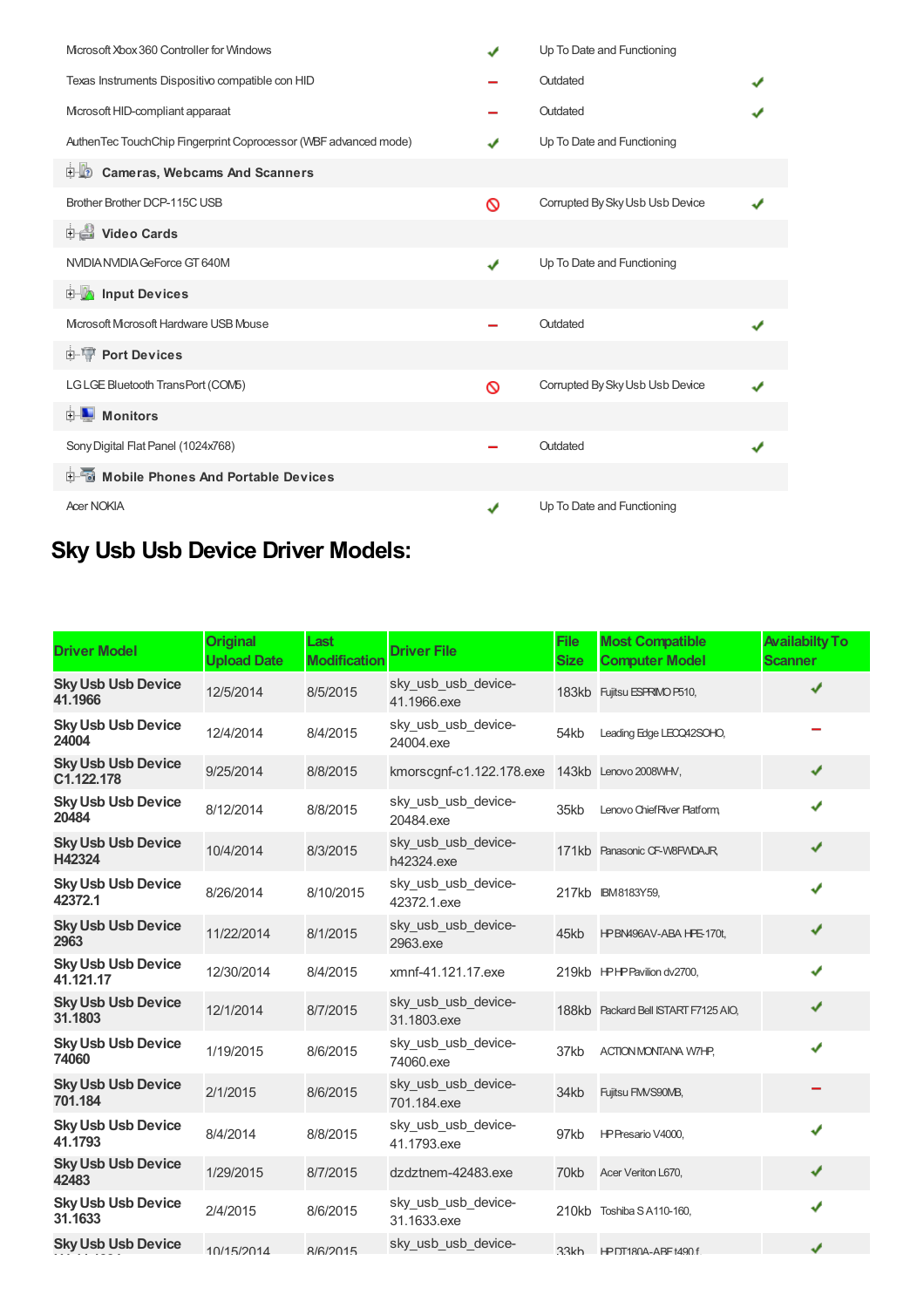| H1.11.1334                                        | $1 \cup 1 \cup 1 \cup 1 \cup 1 \top$ | $U1U1U1U$ | h1.11.1334.exe                         | UUIW | $11$ $V1100111W1$ $T10011$               |   |
|---------------------------------------------------|--------------------------------------|-----------|----------------------------------------|------|------------------------------------------|---|
| <b>Sky Usb Usb Device</b><br>31.162.11.1          | 12/1/2014                            | 8/6/2015  | sky_usb_usb_device-<br>31.162.11.1.exe |      | 145kb Gateway DX4870-UB2C.               | ✔ |
| <b>Sky Usb Usb Device</b><br>V <sub>2.13986</sub> | 11/9/2014                            | 8/9/2015  | sky_usb_usb_device-<br>v2.13986.exe    |      | 130kb Compag KP296AA-ABE SR5412ES,       | ✔ |
| <b>Sky Usb Usb Device</b><br>42809                | 8/22/2014                            | 8/2/2015  | ot-42809.exe                           | 54kb | HPHP compagnx7000,                       | ✔ |
| <b>Sky Usb Usb Device</b><br>3296                 | 8/28/2014                            | 8/4/2015  | sky_usb_usb_device-<br>3296.exe        | 88kb | IBM IBM eServer 206m-[8485PEE,           | ✔ |
| <b>Sky Usb Usb Device</b><br>B21.102.18           | 7/28/2014                            | 8/2/2015  | sky_usb_usb_device-<br>b21.102.18.exe  |      | 166kb HPHP Pavilion dv 9500 Notebook PC, |   |
| <b>Sky Usb Usb Device</b><br>2.10406              | 1/26/2015                            | 8/9/2015  | sky_usb_usb_device-<br>2.10406.exe     | 83kb | Gateway MX3050b,                         | ✔ |
| <b>Sky Usb Usb Device</b><br>62496                | 9/19/2014                            | 8/4/2015  | sky_usb_usb_device-<br>62496.exe       |      | 156kb Lenovo 20AL009CUS,                 | ✔ |
| <b>Sky Usb Usb Device</b><br>721.102.1            | 11/20/2014                           | 8/5/2015  | sky usb usb device-<br>721.102.1.exe   |      | 210kb Sony VGN-A197VP,                   | ✔ |
| <b>Sky Usb Usb Device</b><br>82688                | 12/7/2014                            | 8/10/2015 | sky usb usb device-<br>82688.exe       | 30kb | HP P6-2018es.                            | ✔ |
| <b>Sky Usb Usb Device</b><br>2.1272.17            | 10/22/2014                           | 8/4/2015  | sky_usb_usb_device-<br>2.1272.17.exe   | 34kb | Sony VGN-NS330J,                         | ✔ |
| <b>Sky Usb Usb Device</b><br>321.100              | 8/27/2014                            | 8/2/2015  | sky_usb_usb_device-<br>321.100.exe     |      | 186kb HP Presario R4000,                 | ✔ |
| <b>Sky Usb Usb Device</b><br>K73370               | 9/20/2014                            | 8/6/2015  | sky_usb_usb_device-<br>k73370.exe      |      | 204kb IBM System x 3630 MB - [7377AC1,   | ✔ |
| <b>Sky Usb Usb Device</b><br>73082.1              | 11/28/2014                           | 8/3/2015  | sky_usb_usb_device-<br>73082.1.exe     | 63kb | Lenovo ThinkPad X130e,                   | ✔ |
| <b>Sky Usb Usb Device</b><br>402.14               | 11/2/2014                            | 8/8/2015  | fig-402.14.exe                         |      | 104kb BenQ Joybook T31,                  | ✔ |
| <b>Sky Usb Usb Device</b><br>63333                | 12/9/2014                            | 8/6/2015  | sky_usb_usb_device-<br>63333.exe       |      | 216kb NECPC-LS350ES1KR                   | ✔ |
| <b>Sky Usb Usb Device</b><br>C62292.1             | 8/25/2014                            | 8/7/2015  | sky_usb_usb_device-<br>c62292.1.exe    |      | 130kb Lenovo ThinkCentre M75e,           | ✔ |
| <b>Sky Usb Usb Device</b><br>23862.1              | 12/26/2014                           | 8/3/2015  | sky_usb_usb_device-<br>23862.1.exe     |      | 150kb NEC PC-LL550VG2KS                  |   |
| <b>Sky Usb Usb Device</b><br>B1.13683             | 1/24/2015                            | 7/31/2015 | sky_usb_usb_device-<br>b1.13683.exe    |      | 211kb NEC PC-VK22EAZHB,                  | J |
| <b>Sky Usb Usb Device</b><br>33092.1              | 11/11/2014                           | 8/4/2015  | sky usb usb device-<br>33092.1.exe     | 47kb | Sony VGN-P50 G.                          |   |
| <b>Sky Usb Usb Device</b><br>32969                | 7/27/2014                            | 8/8/2015  | dqpbygakv-32969.exe                    |      | 218kb Sony VGN-SZ7AWN C,                 |   |
| <b>Sky Usb Usb Device</b><br>3260                 | 10/15/2014                           | 8/4/2015  | sky usb usb device-<br>3260.exe        |      | 100kb Toshiba Satellite A100-626,        |   |

## **Typical Driver constellation for scanned computers:**

#### **Data derived from 981 scans made on these 617 computers from 1/16/2015 to 7/31/2015:**

IBM8113V7F, HP 23-a030a, HP A0316001, Lenovo 00P5095, Dell TT 3421, NEC PC-LL700GD, Lenovo 7661ZRG, HP P7541A-ABG 711a, Lenovo Lenovo IdeaPad Y485, Toshiba SATELLITE C870D-10D, Gateway P-6317 HSN, Lenovo 2429B56, Toshiba SATELLITE C55-A-1NG, Sony VPCEG1S1R, Lenovo ThinkPad T420, Sony VGN-SZ2HP\_B, Acer AS5737Z, SonyVPCY119FJ,HPDC484A-ABA894C, Packard Bell IMEDIAX9678 AIO, VIA7VTXH, Fujitsu FMVCE70J7,Compaq Evo N620c, IBMIBM System X3100 M4 -[258282J, Lenovo ThinkCentre M57, DIEBOLD Sierra, Lenovo 23061G2, Lenovo ThinkCentre M92p, IBM622351U, CASPER CASPER NEO, HP K574aa-ABAa1739, IBMThinkPad Z60m, Fujitsu LifeBook A6030, Sony VGN-G21XP B, HP P7-1031, EMachines ET1331G-07w, Lenovo 00P5095, AnabelleB Argyle M292, LGR560-U.ARC3BT,GatewayGT5418E, Packard Bell IMedia D3235,HPRfrb h8-1100z, Lenovo 20B6CTO1WW, Mustek KDZ68DBM,Dell Inspiron M4040, Toshiba SATELLITE C855-1LC, Acer Acer Project, HP GB290AA-AB5 m8088hk, Sony VPCCW15FG, HP PS414AA-AB5 W1268HK, RMPlc W761tg, HP EZ009AA-AB3 a1575l, SonySVE14123CBP, LGFS-2A35A,HPPS255AA-ABFt890.f, KOBIANPI845GVM, Lenovo ThinkCentre A61,HPPavilion zd8000, Intel Edusmart P-168, VVIKOOVI P67 PRO, Sony VGN-TZ33 B, Lenovo 6463Y3W, IBM23741U9, MSI IR-7529, HP G5360fr-m, Dimotion PCDN4M38, Panasonic CF-31UEUJDDA, MAXDATA Fusion 1000 I, SonyVPCZ11A7R,HPHPCompaq 6910p, Lenovo ThinkCentre M72z,HCL Infosystems LUMINA2-LD, SonyVGN-TZ47FN, LGS535-PE5WK,HP310-1125uk,HPP6- 2370ef,HPD7219A-ABA555Y, ViglenGENIED850EMV2,NECPC-LG17FWTGG,GatewayGT4224m,HP168B,HPHPCompaq dc7100 SFF,GatewayGT5652j, AT TRILINEPROFI I48, EMachines EL1352, SonyVGN-SZ56LN\_B, Packard Bell IMEDIAH7612,HPHPPavilion dv2700,HP100-6100BR,HPRF759AA-ABFs7640.f, Sony VGN-SZ13GP\_B, Compaq RF785AA-ABU SR2029 NA100, LGLS50-A514ZL, Fujitsu FM/NFC50WG, Gateway 310 2900297, ASUS L8400F series Notebook PC, HP FL308AA-ABDIQ512de, HP EL521AA-AB1 a1329k, HP PP121AA-ABF m1155.f, HP H9-1050sc, Toshiba Satellite C850-B820, Sony VGN-CS26G\_C, Lenovo ThinkStation S10, HP Compaq 615, HP FL389AA-ABZ a6675it, Lenovo 10245BG, Sony VPCF115FG, AT ALSEN PROFI 41G, Toshiba SATELLITE L875-12M, NEC PC-MK31MEZCE, Compaq Evo N610c 470054-655, CASPER CASPER NEO, Viglen VIG430P, NEC VERSAL2200 RND61058988, Sony VGN-FW21L, Gigabyte T1005, Sony VPCF13BFX, Sony VGN-SR390J, Compaq PW750AA-ABFSR1428FR FR520, Acer Aspire5739, PCSMART PTI1010, HPDX2250 MTSRP KMAT, Powerspec Ps7124, NEC PC-VY25AAZR7, HP520-1070uk, HP810-070ez, Lenovo ThinkPad R61, Extracomputer D3128-B2, HPRZ482AA-ABFm8090.f, HPRT586AA-ABUt3720.uk, Gateway Gateway M250, Toshiba Dynabook TX/77MWHYD, Samsung R510/P510, Lenovo 19514ZU, NEC PC-MY30DEZCA, IBM 2658MJJ, Compaq Presario 7RPM11 195749